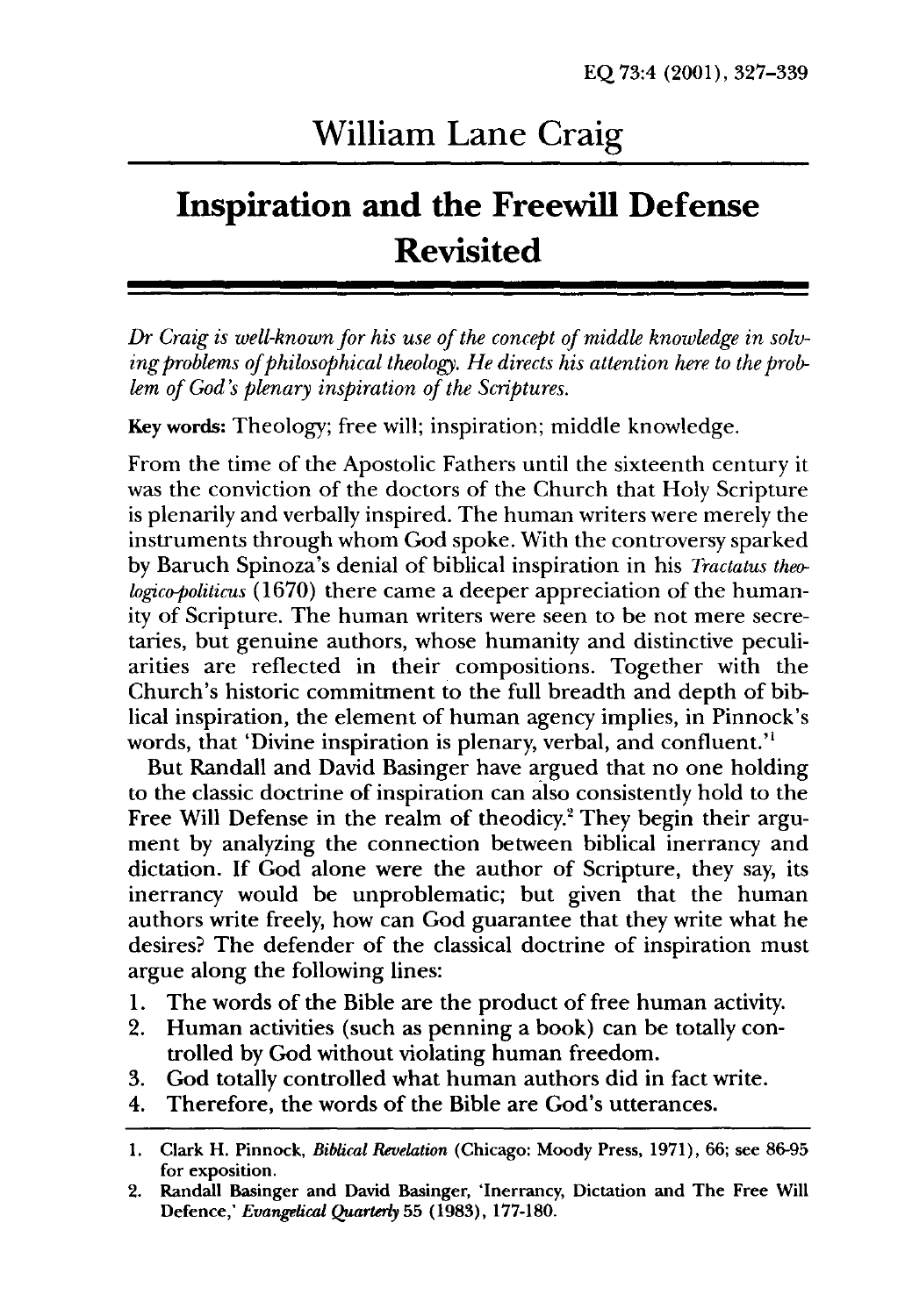- 5. Whatever God utters is errorless.
- 6. Therefore, the words of the Bible are errorless.

The key premiss is (2). Detractors of the classical doctrine of inspiration will regard (2) as self-contradictory: The only way God could have totally controlled (an expression Basinger and Basinger take to be synonymous with 'infallibly guaranteed') what the human authors wrote would have been to take away their freedom. The defender of the classical doctrine of inspiration, on the other hand, must affirm (2) if he is not to fall into a dictation theory of inspiration. Basinger and Basinger go on to argue that the defender of the classical doctrine of inspiration cannot, in view of his endorsement of (2), utilize the Free Will Defense with respect to the problem of evil. Given the reality of human evil and the fact that God cannot be the author of evil, the Free WiIl Defender must regard as (2) false.

What Basinger and Basinger's argument, if successful, goes to show is that the Free Will Defense is incompatible, not simply with biblical inerrancy, but with the classic doctrine of inspiration. For given that God cannot totally control the free decisions of creatures, one may argue as follows:

- 1. The words of the Bible are the product of free human activity. 2'. Human activities (and their products) cannot be totally controlled by God without violating human freedom.
- 7. The doctrine of the verbal, plenary inspiration of the Bible entails God's total control of the words of the Bible.
- 8. Therefore, the doctrine of the verbal, plenary inspiration of the Bible is false.

If one persists in affirming the doctrine of verbal, plenary inspiration, then, since (7) is true virtually by definition, one must deny (1); that is to say, verbal, plenary inspiration implies dictation. The bottom line is that the doctrine of the plenary, verbal, confluent inspiration of Scripture is incoherent.<sup>3</sup>

<sup>3.</sup> It is intriguing that this is the conclusion to which Pinnock, quoted above, was eventually driven. He says, 'A text that is word for word what God wanted in the first pla(:e might as well have been dictated, for all the room it leaves for human agency' (Clark H. Pinnock, *ne Scripture Principle* [San Francisco: Harper & Row, 1984], 101). The problem is that God is said to have 'controlled the writers and every detail of what they wrote' (Ibid.). 'To hold that God predestined and controlled every detail of the text makes nonsense of human authorship and is tantamount to saying God dictated the text. It is quibbling over words to deny it so vigorously' (Ibid.). 'If God is really in total control of all things, then he must have willed all the tragedies and atrocities that have happened .... God is the one responsible for everything that happens if he willed it so completely, and he must take the blame' (lbid.,102). I hope to show that none of these inferences is correct.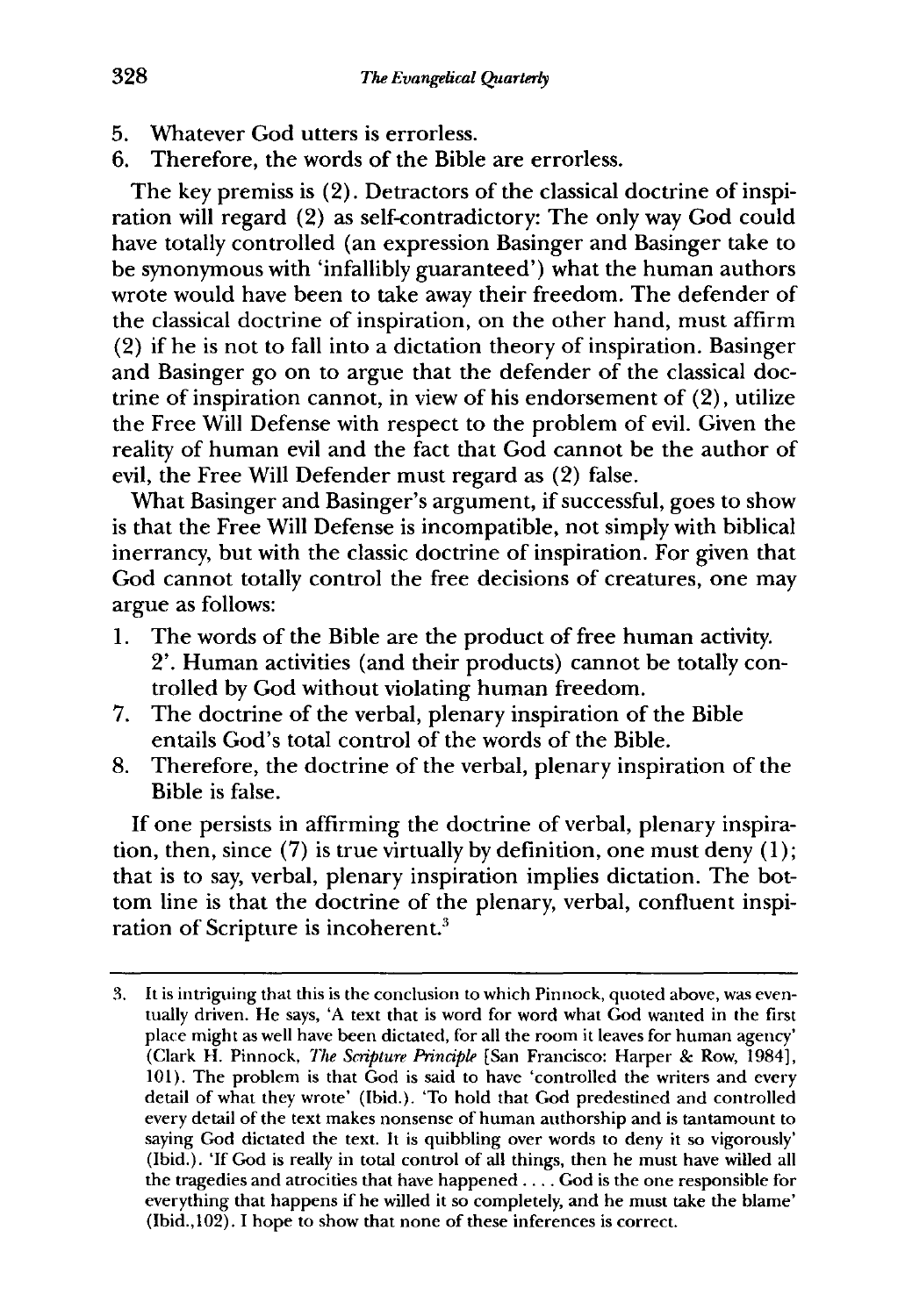The response to Basinger and Basinger on the part of defenders of classical inspiration has not been encouraging. New Testament scholar D. A. Carson agrees that their argument  $\tilde{i}$  is valid,  $\tilde{i}$  by which he evidently means 'sound,' since he does not dispute the truth of their premises. Carson agrees that the classical doctrine of inspiration is incompatible with the Free Will Defense. But he does not see this as in any way problematic. On the one hand, the notion of divine/human confluent activity lies at the very heart of the Christian faith, since the major redemptive acts of history were wrought by both God and man:

... the conspirators did what God Himself decided beforehand should happen. Yet the conspirators are not thereby excused: they are still regarded as guilty. Any other view will either depreciate the heinousness of the sin or render the Cross a last minute arrangement by which God cleverly snatched victory out of the jaws of defeat, rather than the heart of His redemptive purposes.<sup>5</sup>

Ifwe permit divine human *concursus* in redemptive history, Carson asks, why not also in biblical inspiration?

This line of response seems to indicate that Carson would accept (2) and reject the Free Will Defense. In fact, he does go on to dismiss that defense; but he does so in such a way as to call into question his commitment to (2). For he says, 'human responsibility can be grounded in something other than "free will," where free will is understood to entail absolute power to the contrary' and footnotes Jonathan Edwards and other defenders of a compatibilist view of freedom.<sup>6</sup> But if one is a compatibilist about human freedom, then (wholly apart from the difficulties this occasions for theodicy) the sort of freedom then envisioned in (1) seems inadequate to secure confluence. One has advanced no further than a deterministic doctrine of providence which turns the authors of Scripture into robots. One has not lived up to the charge of Carson 's co-editor John Woodbridge that 'We must spell out unequivocally our full commitment to the human authorship and full freedom of the biblical writers as human authors," nor have we stayed true to what Carson himself calls 'the central line of evangelical thought ... : God in His sovereignty ... superintended the freely composed human writings we call

<sup>4.</sup> D. A. Carson, 'Recent Developments in the Doctrine of Scripture,' in *Hermeneutics, Autharity, and Canon,* ed. D. A. Carson and John D. Woodbridge (Grand Rapids, Mich.: Zondervan, 1986),45.

<sup>5.</sup> Ibid.

<sup>6.</sup> Ibid.

<sup>7.</sup> John D. Woodbridge, *Biblical Autharity,* with a Foreword by Kenneth S. Kantzer (Grand Rapids, Mich: Zondervan, 1982),9.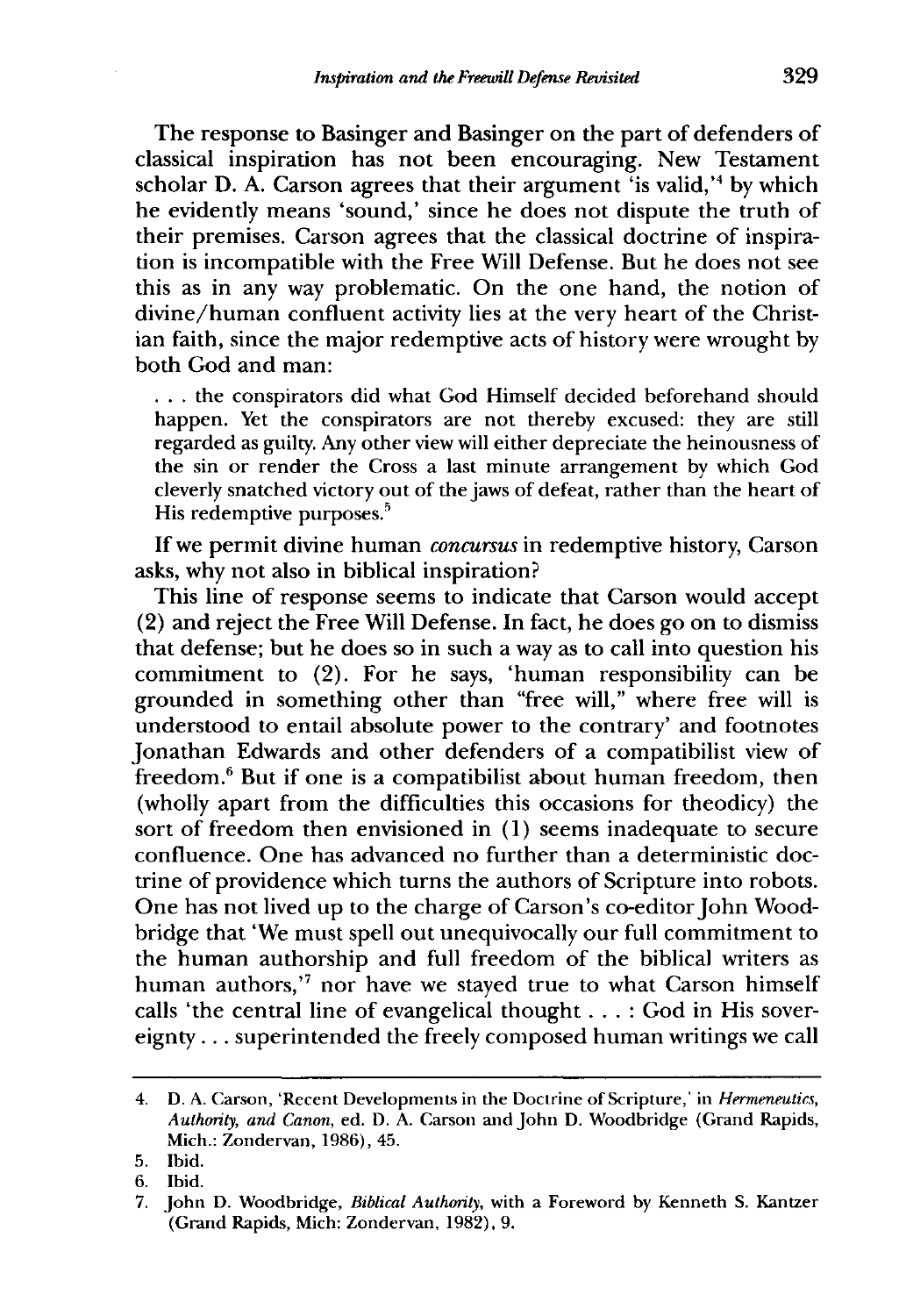the Scriptures. '8 Rather we have simply watered down the concept of freedom so as to be able to affirm determinism and, hence, God's total control.

Norman Geisler, on the other hand, argues that the Basingers' argument is not sound.9 Unfortunately, his critique is not as clear as it could be, and the Basingers are able to point out a number of misunderstandings in their reply to Geisler.<sup>10</sup> These misunderstandings not withstanding, there are, I think, a couple of points in Geisler's critique to which Basinger and Basinger have not given due attention. First, Geisler, in effect, challenges (3). He observes that a purely human utterance may be inerrant; if, then, a true statement is made by both God and man, God need not totally control the human author in order for the statement to be without error. By extension all the statements of Scripture could be errorless and have both God and human beings as their authors, yet without God's exercising total control over what the human authors wrote. If (3) is false, then the defender of biblical inerrancy does not assume (2) in defense of his doctrine; rather he defends his position on the basis of (4-6) alone. Now Geisler is obviously correct that total divine control of human authors is not a necessary condition of the inerrancy of their writings. But if I am correct that what is at stake here is not so much inerrancy as plenary, verbal inspiration, then (7) tells us that the truth of that doctrine entails (3). For God and man did not merely *concur* in tokening separately the same Scriptural sentence-types; rather the doctrine of inspiration holds that the human author's sentencetokens are identical with God's sentence-tokens; God tokens the sentences *through* the human author; his words are God's words. Thus, God must in some way so control the author as to speak through him. The control is 'total' in that it extends to the very words of Scripture. Hence, Geisler's first objection fails to show why the defender of inspiration is not committed to (3) and, if he wishes to avoid dictation, therefore (2).

But Geisler has a second line of attack.<sup>11</sup> He exposes a hidden assumption in Basinger and Basinger's reasoning, to wit,

9. If God can infallibly guarantee what some men will do, then He can do the same for all,

an assumption which Geisler rejects as false. Geisler is quite correct

<sup>8.</sup> Carson, 'Recent Developments; 45.

<sup>9.</sup> Norman L. Geisler, 'Inerrancy and Free Will: A Reply to the Brothers Basinger,' *Evangelical Q)tarlerly* 57 (1985), 347-353.

<sup>10.</sup> David Basinger and Randall Basinger, 'Inerrancy and Free Will: Some Further Thoughts; *Evangelical Q)tarterly* 58 (1986),351-354.

<sup>11.</sup> Geisler, 'Inerrancy and Free Will; 351.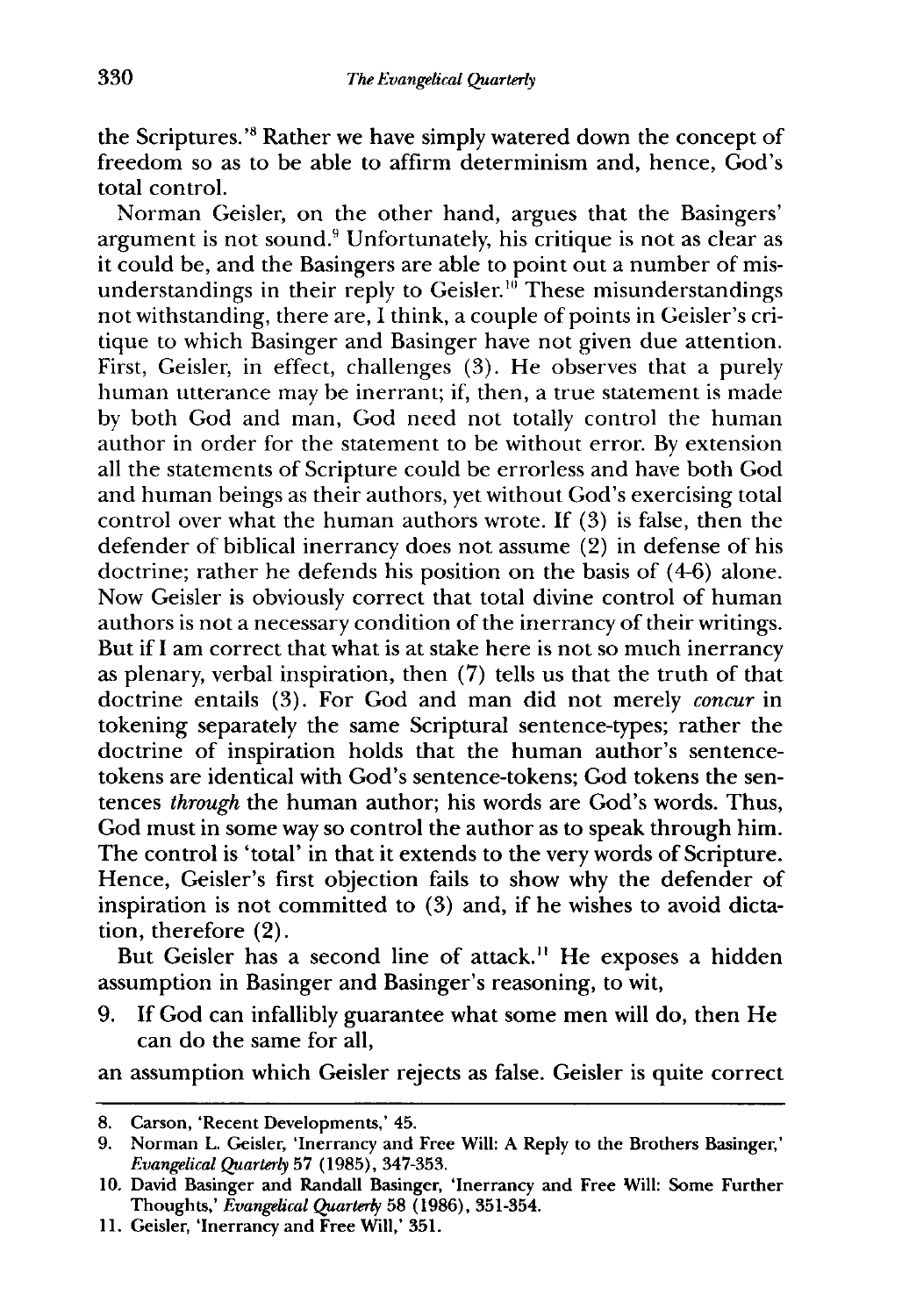that the Basingers make this assumption, for (2) may be taken in the sense of

2\*. Some human activities (such as penning a book) can be totally controlled by God without violating human freedom, i.e.,  $(\exists x)$  $(Hx \cdot Cx \cdot -Vx)$ 

or

2\*\*. All human activities (such as penning a book) can be totally controlled by God without violating human freedom, i.e.,  $(\forall x)$  $(Hx \supset ICx \cdot \sim Vx)$ ).

The Basingers require (2\*\*) for their argument to be sound. But one could maintain that while it is within God's power to control the writing of Scripture without violating human freedom, that does not imply that God can so control human activity in general that no one ever freely does evil. In order for the classical doctrine of inspiration to be incompatible with the Free Will Defense, (2) must be taken as universally quantified rather than as existentially quantified. But now a familiar move in the Free Will defense may be turned against Basinger and Basinger: (2), so understood, is neither necessary nor essential to Christian theism nor a logical consequence of propositions that are; nor is the person who fails to see that (2) has these qualities intellectually deficient in some way.<sup>12</sup> Therefore, no incompatibility has been demonstrated between the classical doctrine of inspiration and the Free Will defense. Basinger and Basinger's reply at this point is faltering:

Geisler ... denies that people who believe. that God infallibly guaranteed that the writers of Scripture freely produced an inerrant work must also believe that God can infallibly guarantee that all individuals will always freely do what he wants ...

But is this true? Can God infallibly guarantee that any single human action will *freely* occur if he cannot totally control all *free* human action ... ? We believe not .... if ([2]) is false, then God can never *guarantee* that any human will freely do what he wants.<sup>13</sup>

But this amounts to nothing but a personal confession of belief on the Basingers' part. It needs to be remembered that Basinger and Basinger are making the very strong claim that 'Any person wanting to both use the free will defense in his theodicy and, at the same time, defend inerrancy against dictation is attempting the impossible ....

<sup>12.</sup> On these conditions, see Alvin Plantinga, 'Self-Profile,' in *Alvin Plantinga,* ed. James Tomberlin and Peter Van Inwagen, Profiles 5 (Dordrecht: D. Reidel, 1985), 39-40.

<sup>13.</sup> Basinger and Basinger: 'Inerrancy and Free Will; 353-354.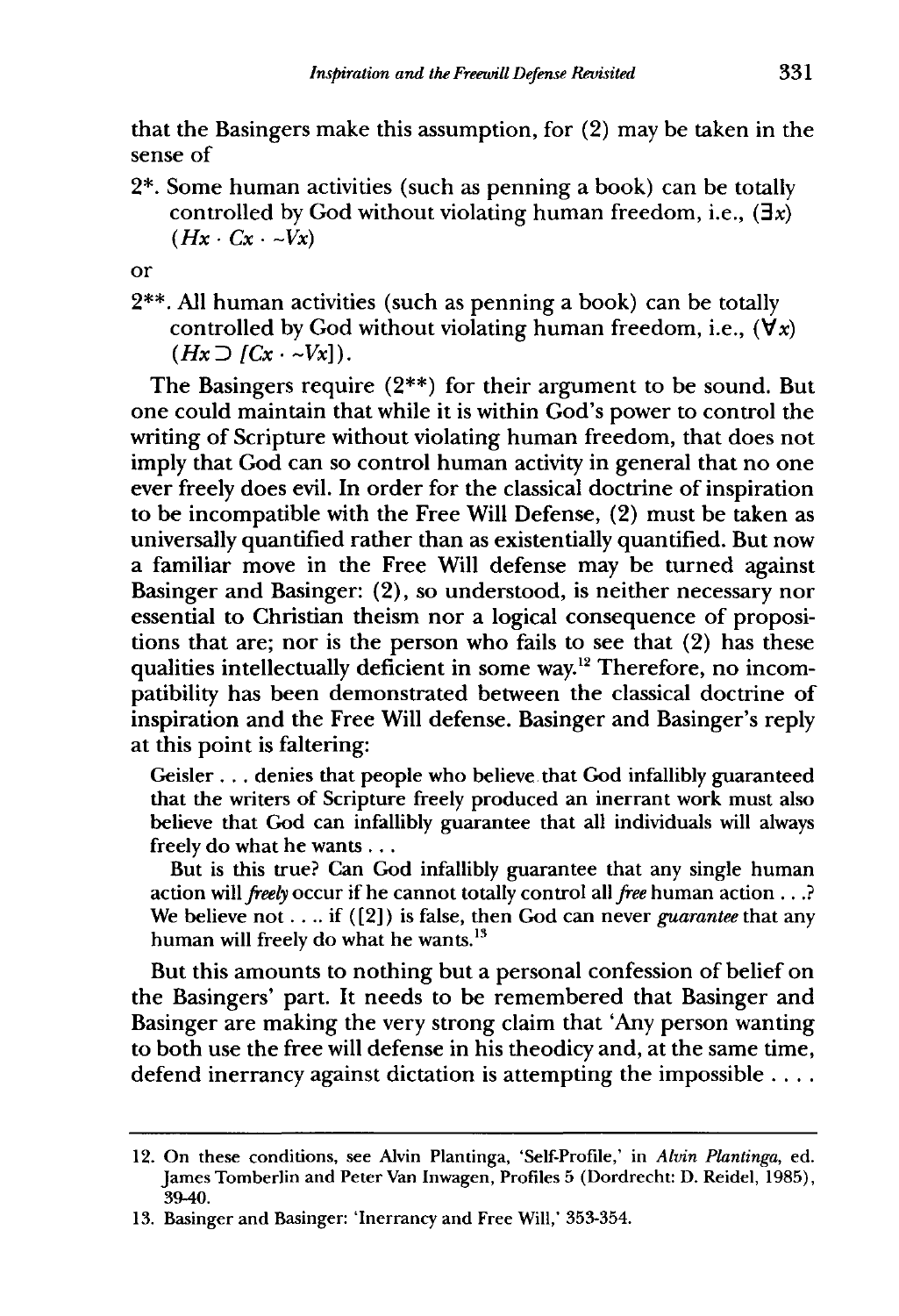One cannot have it both ways'14 But in order to show these doctrines to be broadly logically incompatible, they must come up with a proposition whose conjunction with the propositions formulating each doctrine is logically inconsistent and which meets the above stipulated conditions, and (2) is definitely not it.

But where does this leave us? Perhaps Basinger and Basinger might retrench at this point and argue that given  $(2^*)$ ,  $(2^{**})$  is highly probable. For if God can control human activities in such exquisite detail as to produce through free agents a Scripture which is verbally and plenarily inspired, then there seems no reason why he could not control human activities such that people always freely refrain from sin. Given, then, the evil in the world,  $(2^*)$  is probably true. But if  $(2^*)$  is probably true, then, as argued, the doctrine of verbal, plenary inspiration is probably false.

To defeat this argument what is needed is some plausible, positive account of how God can control free human activities in such a way as to yield inspired Scripture without being able simultaneously to control free human activities in such a way as to prevent evil. Here Geisler is less helpful. He suggests,

The way God 'can' guarantee that some do not perform evil (or err) is by knowing infallibly that they will freely do good. It does not follow that God can do this for those who freely choose to do evil. For in this case God would have to force them to do contrary to their free choice.<sup>15</sup>

On Geisler's view, 'since God knows (and so determines) which men will utter truth and when, then God can also affirm these truths as his infallibly true Word.'<sup>16</sup> There are two problems with this suggestion: (1) It appears to endorse an untenable theological fatalism springing from the fact of divine foreknowledge. The suggestion seems to be that future acts, whether good or bad, are somehow fixed in virtue of God's infallible foreknowledge of them. But as numerous thinkers have shown, such an inference is simply logically fallacious.<sup>17</sup> Since God's foreknowledge is counterfactually dependent upon future contingents, they can fail to happen until they do happen; were they to fail to happen, then God would have foreknown differently than he does. (2) Divine foreknowledge is insufficient for providential control of the authors of Scripture. Foreknowledge only informs God of what the authors of Scripture will freely write; but such knowledge comes too late in the order of explanation for God

<sup>14.</sup> Basinger and Basinger, 'Inerrancy, Dictation, and the Free Will Defense,' 179; cf. 180.

<sup>15.</sup> Geisler, 'Inerrancy and Free Will,' 351.

<sup>16.</sup> Ibid., 352.

<sup>17.</sup> See references in note 25.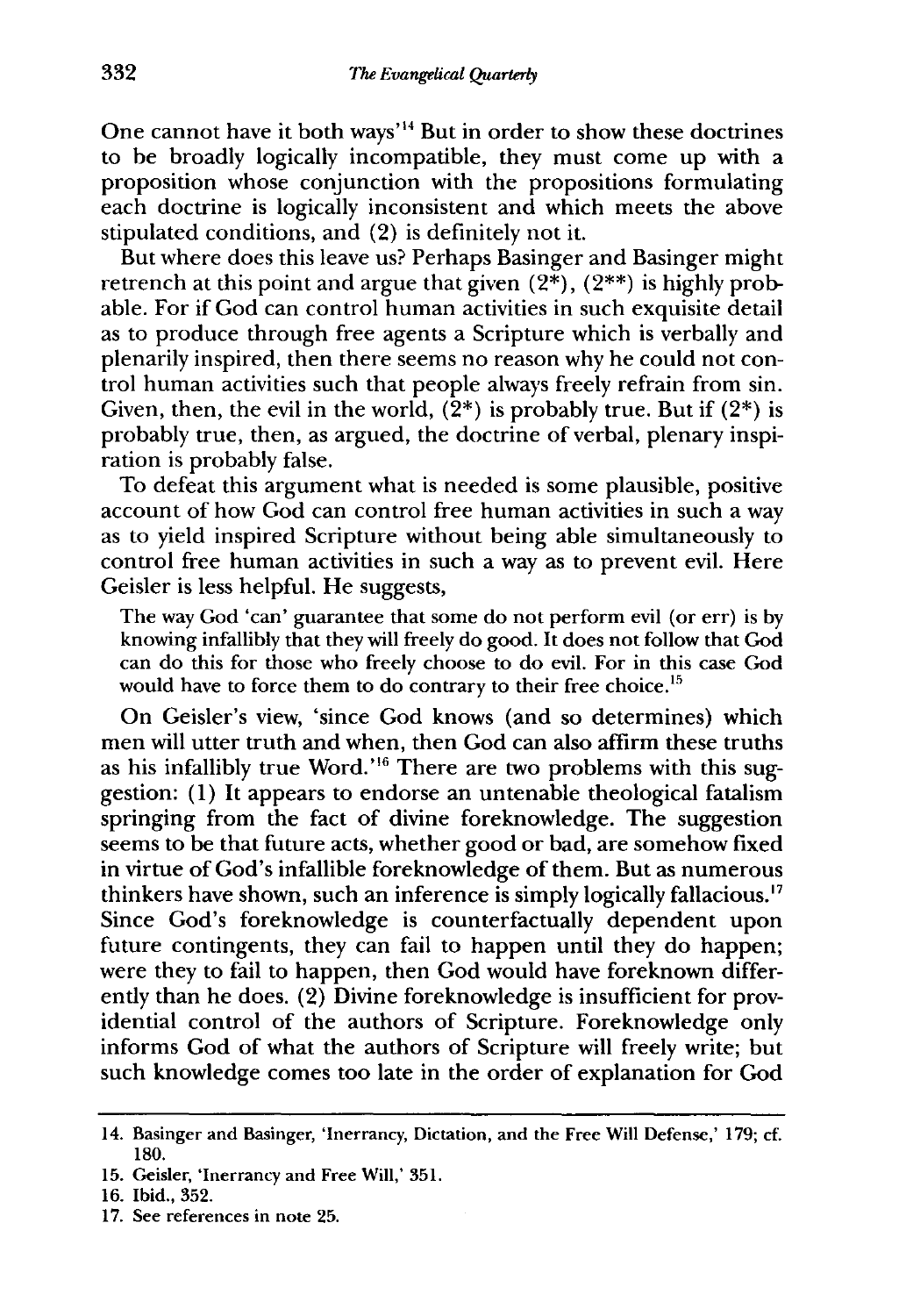to do anything about it. The problem is not that God would have to 'force them to do contrary to their free choice.' Rather it is logically impossible to *change* the future. Geisler in effect misplaces the divine creative decree *later* in the order of explanation than divine foreknowledge, rather than *before.* Thus on his view God must consider himself extraordinarily lucky that he finds himself in a world in which the writers of Scripture just happen to freely respond to their circumstances (including the promptings of His Spirit) in just the right ways as to produce the Bible. This is incompatible with a robust view of divine providence.

Geisler does, however, hint at the account we are looking for. In asking why some men were providentially preserved from error while others were not kept from error (or evil) at every time, he suggests,

It may have been because only some men freely chose to co-operate with the Spirit so that he could guide them in an errorless way. Or it may have been that the Holy Spirit simply chose to use those men and occasions which he infallibly knew would not produce error.<sup>18</sup>

Here we are speaking not of simple foreknowledge, but of God's counterfactual knowledge. It involves his knowledge of what some creature would freely do, were he to be placed in a specific set of circumstances. If God has such knowledge explanatorily prior to his creative decree then such knowledge is what theologians have called middle knowledge *(media scientia).* 

Largely the product of the creative genius of the Spanish Jesuit of the Counter-Reformation Luis Molina (1535-1600), the doctrine of middle knowledge proposes to furnish an analysis of divine knowledge in terms of three logical moments.<sup>19</sup> Although whatever God knows, he has known from eternity, so that there is no temporal succession in God's knowledge, nonetheless there does exist a sort of logical succession in God's knowledge in that his knowledge of certain propositions is conditionally or explanatorily prior to his knowledge of certain other propositions. That is to say, God's knowledge of a particular set of propositions depends asymmetrically on his knowledge of a certain other set of propositions and is in this sense posterior to it. In the first, unconditioned moment God knows all *possibilia,*  not only all individual essences, but also all possible worlds. Molina calls such knowledge 'natural knowledge' because the content of such knowledge is essential to God and in no way depends on the

<sup>18.</sup> Geisler, 'Inerrancy and Free Will,' 352.

<sup>19.</sup> For Molina's doctrine see Ludovici Molina *De liberi arbitrii cum gratia donis, divina praescientia, pruuidentia, praedestinatione et reJnvbatione concordia.* 4. This section has been translated as Luis Molina, *On Divine Foreknowledge,* trans. with an Introduction and Notes by Alfred J. Freddoso (Ithaca, N.Y.: Cornell University Press, 1988).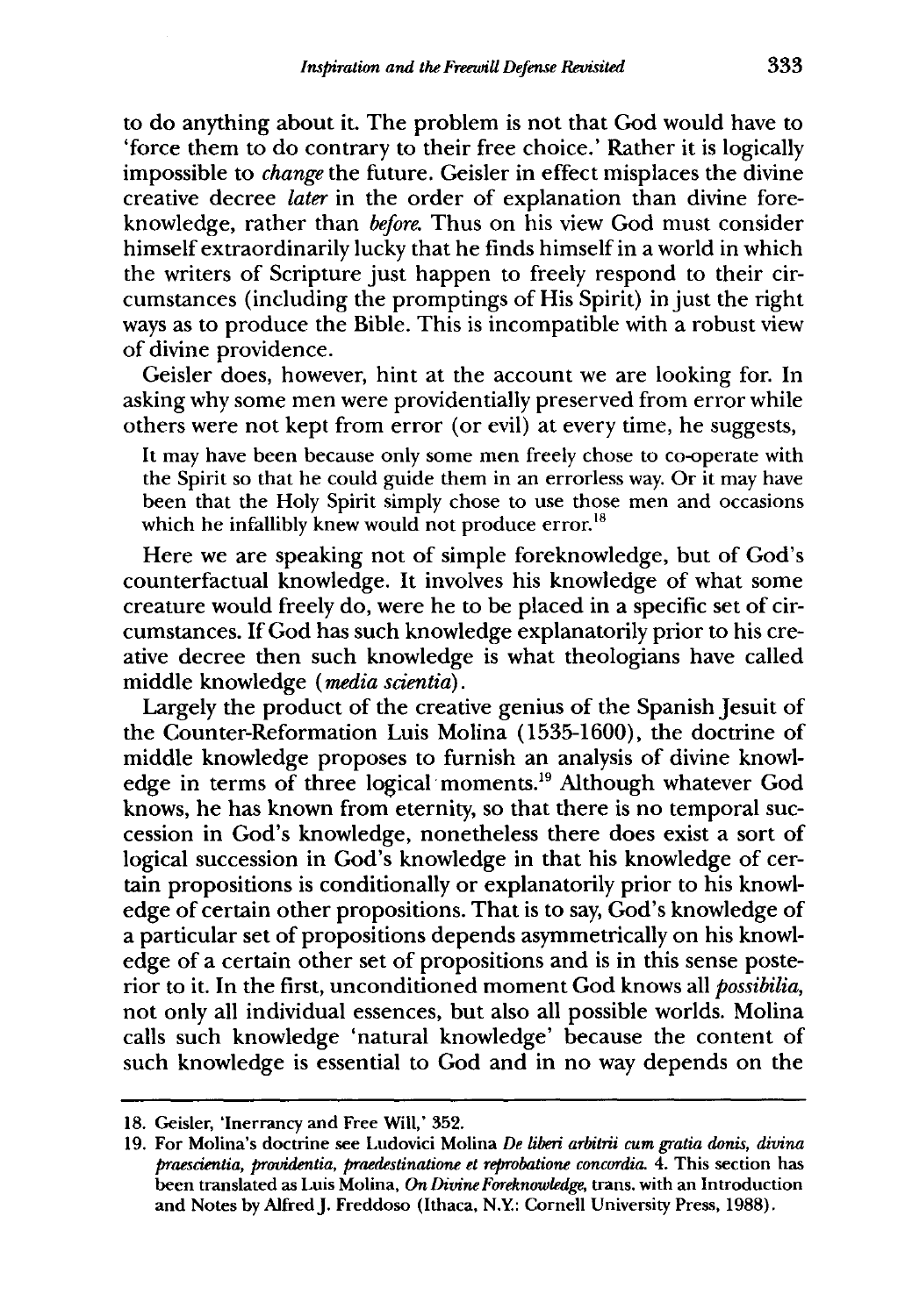free decisions of his will. By means of his natural knowledge, then, God has knowledge of every contingent state of affairs which could possibly obtain and of what the exemplification of the individual essence of any free creature could freely choose to do in any such state of affairs that should be actual.

In the second moment, God possesses knowledge of all true counterfactual propositions, including counterfactuals of creaturely freedom. That is to say, he knows what contingent states of affairs would obtain if certain antecedent states of affairs were to obtain; whereas by his natural knowledge God knew what any free creature *could* do in any set of circumstances, now in this second moment God knows what any free creature *would* do in any set of circumstances. This is not because the circumstances causally determine the creature's choice, but simply because this is how the creature would freely choose. God thus knows that were he to actualize certain states of affairs, then certain other contingent states of affairs would obtain. Molina calls this counterfactual knowledge 'middle knowledge' because it stands in between the first and third moment in divine knowledge. Middle knowledge is like natural knowledge in that such knowledge does not depend on any decision of the divine will; God does not determine which counterfactuals of creaturely freedom are true or false. Thus, if it is true that

If some agent S were placed in circumstances C, then he would freely perform action *a,* 

then even God in his omnipotence cannot bring it about that Swould freely refrain from a if he were placed in C. On the other hand, middle knowledge is unlike natural knowledge in that the content of his middle knowledge is not essential to God. True counterfactuals of freedom are contingently true; S could freely decide to refrain from a in C, so that different counterfactuals could be true and be known by God than those that are. Hence, although it is essential to God that he have middle knowledge, it is not essential to him to have middle knowledge of those particular propositions which he does in fact know.

Intervening between the second and third moments of divine knowledge stands God's free decree to actualize a world known by him to be realizable on the basis of his middle knowledge. By his natural knowledge, God knows what is the entire range of logically possible worlds; by his middle knowledge he knows, in effect, what is the proper subset of those worlds which it is feasible for him to actualize. By a free decision, God decrees to actualize one of those worlds known to him through his middle knowledge. According to Molina, this decision is the result of a complete and unlimited deliberation by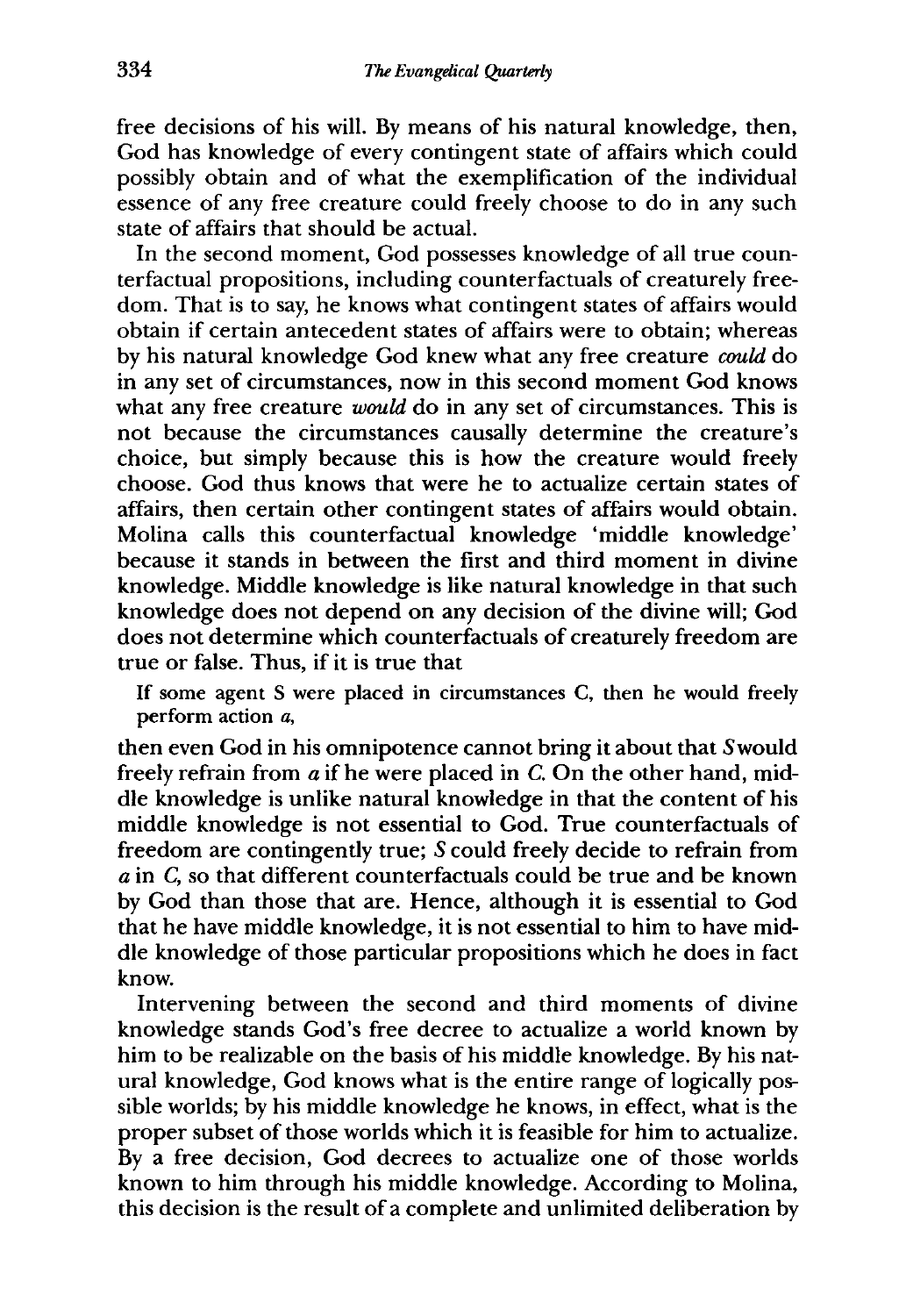means of which God considers and weighs every possible circumstance and its ramifications and decides to settle on the particular world he desires. Hence, logically prior, if not chronologically prior, to God's creation of the world is the divine deliberation concerning which world to actualize.

Given God's free decision to actualize a world, in the third and final moment God possesses knowledge of all remaining propositions that are in fact true in the actual world. Such knowledge is denominated 'free knowledge' by Molina because it is logically posterior to the decision of the divine will to actualize a world. The content of such knowledge is clearly not essential to God, since he could have decreed to actualize a different world. Had he done so, the content of his free knowledge would be different.

Molina's doctrine has profound implications for divine providence. For it enables God to exercise providential control of free creatures without abridging the free exercise of their wills. In virtue of his knowledge of counterfactuals of creaturely freedom and his freedom to decree that certain circumstances exist and certain free creatures be placed in those circumstances, God is able to bring about indirectly that events occur which he knew would happen as a direct result of the particular decisions which those creatures would freely make in those circumstances. Plantinga has provided an analysis of such providential control in terms of what he calls *strong* and *weak actualization.20* God is said to strongly actualize a state of affairs S if and only if he causes S to be actual and also causes to be actual every contingent state of affairs  $S^*$  included in S (where S includes  $S^*$  if and only if it is impossible that S be actual and  $S^*$  not be actual). God is said to weakly actualize a state of affairs S if and only if he strongly actualizes a state of affairs  $S^*$  that counterfactually implies  $S$  (that is, were  $S^*$  to obtain, then S would obtain). Then God can weakly actualize any state of affairs  $S$  if and only if there is a state of affairs  $S^*$ such that (i) it is within God's power to strongly actualize  $S^*$ , and (ii) if God were to strongly actualize  $S^*$ , then S would be actual. Weak actualization is clearly compatible with human freedom, since the actualized state of affairs S obtains in virtue of the counterfactual of creaturely freedom which connects  $S$  to  $S^*$ . Thus, God knew, for example, that were he to create the Apostle Paul in just the circumstances he was in around AD 55, he would freely write to the Corinthian church, saying just what he did in fact say. It needs to be emphasized that those circumstances included not only Paul's background, personality, environment, and so forth, but also any prompt-

<sup>20.</sup> Plantinga, 'Self-Profile,' 48-49.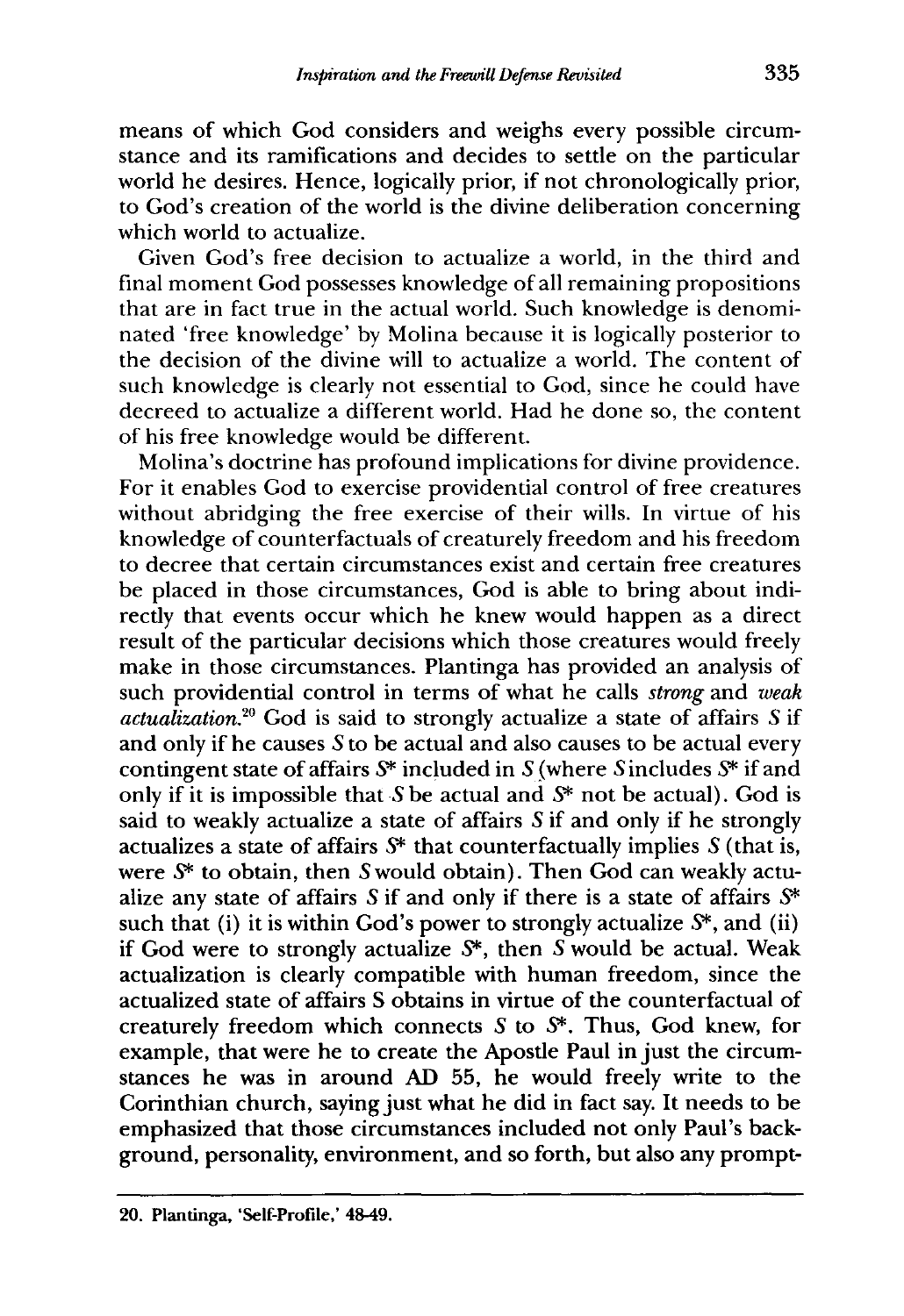ings or gifts of the Holy Spirit to which God knew Paul would freely respond.

The theological application to the doctrine of inspiration is obvious. By weakly actualizing the composition of the books of the Bible, God can bring it about that biblical inspiration is in the fullest sense confluent. The Epistle to the Romans, for example, is truly the work of Paul, who freely wrote it and whose personality and idiosyncrasies are reflected therein. The style is his because he is the author. The words are his, for he freely chose them. The argument and reasoning are the reflection of his own mind, for no one dictated the premises to him. Neither did God dictate *levicula* like the greetings ('Greet Asyncritus, Phlegon, Hermes,' *etc.);* these are spontaneous salutations which God knew Paul would deliver under such circumstances; so also the interjection of his amanuensis Tertius (Rom. 16:22). Paul's full range of emotions, his memory lapses (1 Cor. 1:14-16), his personal asides (Gal. 6: 11) are all authentic products of human consciousness. God knew what Paul would freely write in the various circumstances in which he found himself and weakly actualized the writing of the Pauline corpus. Perhaps some features of Paul's letters are a matter of indifference to God: maybe it would not have mattered to God whether Paul greeted Phlegon or not; perhaps God would have been just as pleased had Paul worded some things differently; perhaps the Scripture need not have been just as it is to accomplish God's purposes. We cannot know. But we can confess that Scripture as it does stand is God-breathed and therefore authoritative. The Bible says what God wanted to say and communicates his message of salvation to mankind.

Some of the statements of the defenders of the classic doctrine of verbal, plenary, confluent inspiration fairly cry out for such a middle knowledge perspective. Here is what Warfield, for example, has to say about the inspiration of Paul's letters:

So soon, however, as we seriously endeavor to form for ourselves a clear conception of the precise nature of the Divine action in this 'breathing out' of the Scriptures-this 'bearing' of the writers of the Scriptures to their appointed goal of the production of a book of Divine trustworthiness and indefectible authority—we become acutely aware of a more deeply lying and much wider problem, apart from which this one of inspiration, technically so called, cannot be profitably considered. This is the general problem of the origin of the Scriptures and the part of God in all that complex of processes by the interaction of which these books, which we call the sacred Scriptures, with all their peculiarities, and all their qualities of whatever sort, have been brought into being. For, of course, these books were not produced suddenly, by some miraculous act-handed down complete out of heaven, as the phrase goes; but, like all other products of time, are the ultimate effect of many processes cooperating through long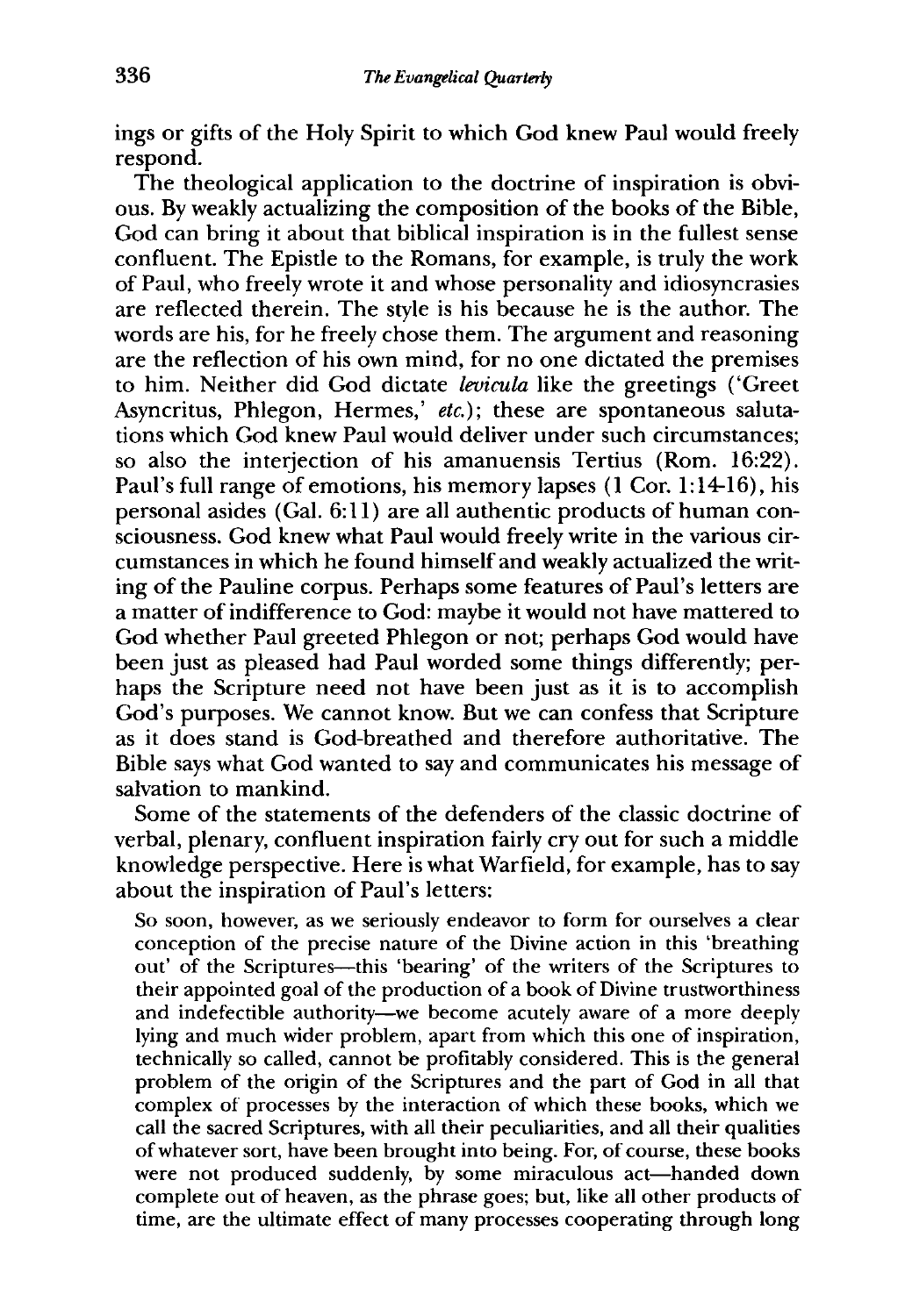periods. There is to be considered, for instance, the preparation of the material which forms the subject-matter of these books: in a sacred history, say, for example, to be narrated; or in a religious experience which may serve as a norm for record; or in a logical elaboration of the contents of revelation which may be placed at the service of God's people; or in the progressive revelation of Divine truth itself, supplying their culminating contents. And there is the preparation of the men to write these books to be considered, a preparation physical, intellectual, spiritual, which must have attended them throughout their whole lives, and, indeed, must have had its beginning in their remote ancestors, and the effect of which was to bring the right men to the right places at the right times, with the right endowments, impulses, acquirements, to write just the books which were designed for them. When 'inspiration,' technically so called, is superinduced on lines of preparation like these, it takes on quite a different aspect from that which it bears when it is thought of as an isolated action of the Divine Spirit operating out of all relation to historical processes. Representations are sometimes made as if, when God wished to produce sacred books which would incorporate His will-a series of letters like those of Paul, for example—He was reduced to the necessity of going down to earth and painfully scrutinizing the men He found there, seeking anxiously for the one who, on the whole, promised best for His purpose; and then violently forcing the material He wished expressed through him, against his natural bent, and with as little loss from his recalcitrant characteristics as possible. Of course, nothing of the sort took place. If God wished to give His people a series of letters like Paul's He prepared a Paul to write them, and the Paul He brought to the task was a Paul who spontaneously would write just such letters. $21$ 

Divine middle knowledge illumines such an interpretation, since God knew what Paul would write if placed in such circumstances and knew how to bring about such circumstances without extinguishing human freedom along the way. Warfield comments that when we give due weight in our thinking to the universality of providence, to the minuteness and completeness of its sway, to its invariable efficacy, then we may wonder that anything 'is needed beyond this mere providential government to secure the production of sacred books, which should be in every detail absolutely accordant with the Divine will.'<sup>22</sup> Revelation will be needed in some cases for truths not accessible through natural reason. Moreover, we must never forget that the circumstances known to God include, not exclude, all those movemer.ts of the Holy Spirit in an author's heart to which God knew the writer would respond in appropriate ways.

<sup>21.</sup> Benjamin Breckinridge Warfield, 'The Biblical Idea of Inspiration,' in *The Inspiration and Authority of the Bible,* ed. Samuel G. Craig with an Intro. by Cornelius Van Til (Philadelphia: Presbyterian & Reformed, 1970), 154-155.

<sup>22.</sup> Ibid., 157.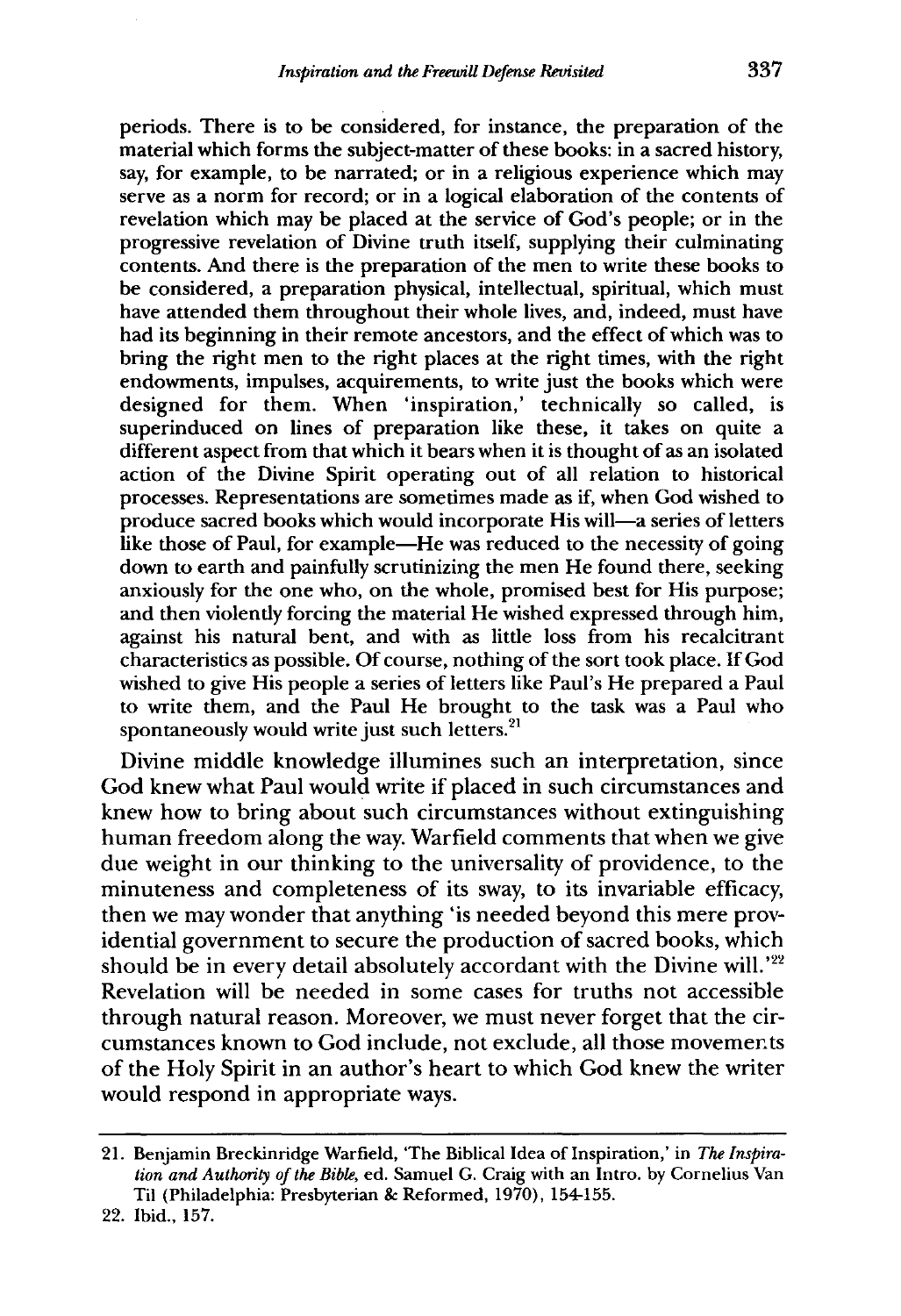Given the doctrine of middle knowledge, then, we see how plenary, verbal, confluent inspiration can be coherently affirmed. The distinction between strong and weak actualization reveals how the control described in  $(2)$  by Basinger and Basinger is possible.<sup>23</sup> We can understand how the divine/human confluence in the events of redemptive history as insisted on by Carson is possible without falling into determinism. Finally, we can see why Geisler was right to maintain that God's ability to control the free composition of Scripture does not imply his ability to so control the free actions of all persons that a world containing as much good as the actual world but with less evil would be actualized. God might well have requisite control of the authors of Scripture to ensure that Scripture would be freely written without having requisite control of all human beings to ensure that less evil, but the same amount of good, would be freely wrought. In fact, God's placing a premium on actualizing a world in which the requisite counterfactuals of creaturely freedom are true for the free composition of Scripture are true might require him to forego worlds in which counterfactuals requisite for an otherwise better balance of good and evil are true. Indeed, the existence of Scripture in the world might actually serve to increase the amount of evil in the world by exacerbating sinful desires (Rom. 7:7-8)! It all depends on which counterfactuals of creaturely freedom are true, a contingency over which God has no control. A world in which Scripture is freely composed and in which the balance between good and evil is more optimal than it is in the actual world may not be feasible for God. Basinger and Basinger are in effect claiming that

10. A world in which an inspired, inerrant Scripture is freely written is feasible for God (Classic Doctrine of Inspiration)

and

11. A world containing as much good as the actual world without as much evil is not feasible for God (Free Will Defense)

are broadly logically incompatible or, at least, improbable each with

<sup>23.</sup> This also helps us to see that the notion of 'infallibly guaranteeing' is really a red herring. Weak actualization does not infallibly guarantee the result in the sense that there are possible worlds in which the strongly actualized state of affairs does not counterfactually imply the weakly actualized state of affairs, since counterfactuals of freedom are true/false relative to a possible world. Thus, there may be a possible world relative to which a world with a freely composed Bible and a more optimal balance of good and evil is feasible for God. The verbal, plenary, confluent inspiration of Scripture thus does not require that God's guarantee be infallible, but merely that he in fact has the requisite control of free creatures to weakly actualize Scripture's composition. He can guarantee inerrancy without infallibly guaranteeing it.